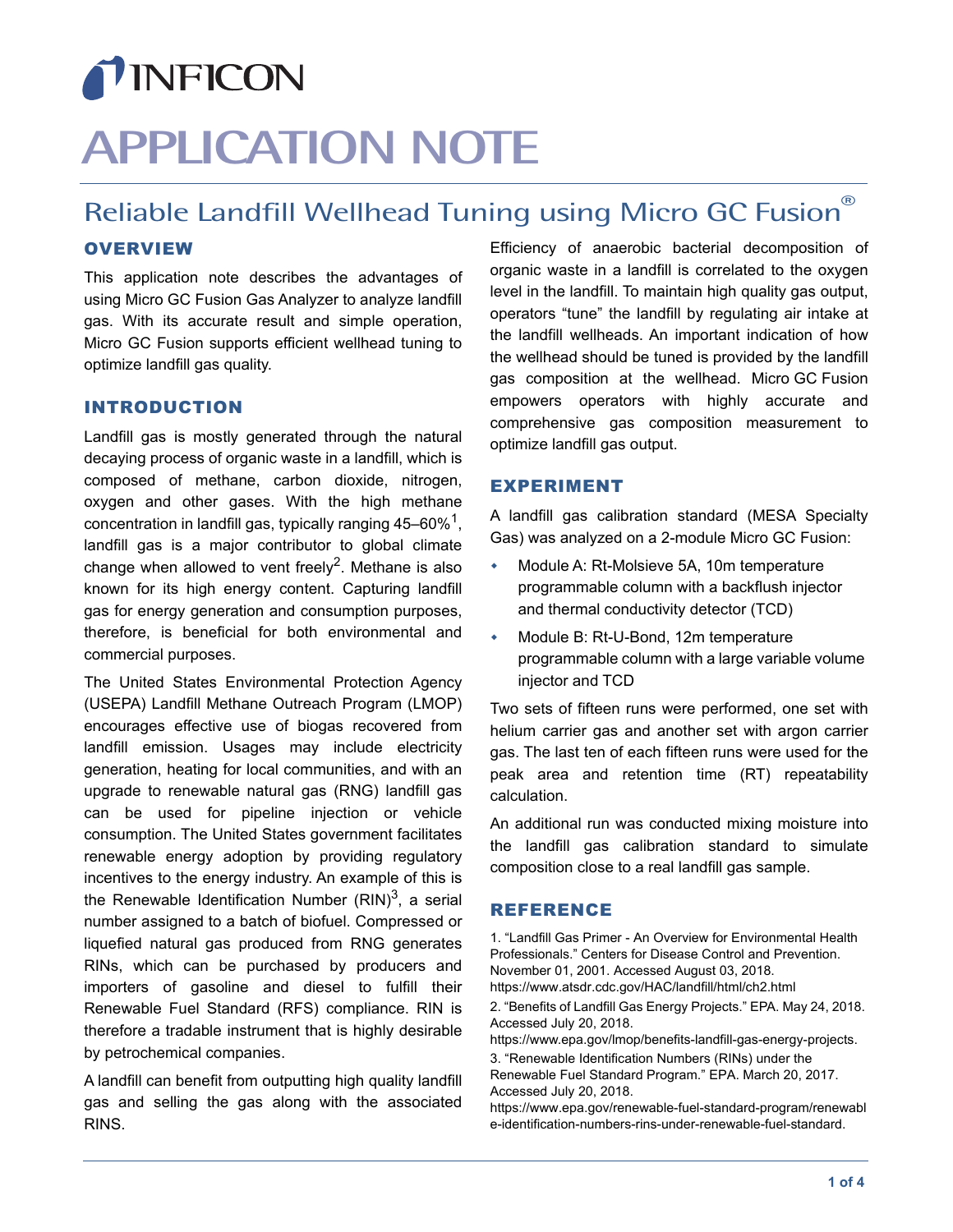### RESULTS

Six gas components in the landfill calibration standard were analyzed in 90 seconds. See [Figure 1,](#page-1-1) [Figure 2](#page-2-0) and [Figure 3.](#page-2-1) Relative standard deviation of the last ten consecutive runs were checked. All compounds of interest had peak area %RSD of <1% and a retention time % RSD of <0.1%. The concentrations of the components in the calibration standard, carrier gas used, component retention time, %RSD for peak area and retention time are shown in [Table 1](#page-1-0).

<span id="page-1-0"></span>

| <b>Module</b> | Component       | Mole% | <b>Carrier Gas</b> | Retention Time (s) | Area %RSD | RT %RSD |
|---------------|-----------------|-------|--------------------|--------------------|-----------|---------|
| A             | hydrogen        | 5.14  | argon              | 50.08              | 0.07      | 0.03    |
| A             | oxygen          | 1.03  | helium             | 44.60              | 0.36      | 0.05    |
| A             | nitrogen        | 2.19  | helium             | 48.84              | 0.28      | 0.03    |
| A             | methane         | 49.61 | helium             | 54.36              | 0.61      | 0.04    |
| A             | carbon monoxide | 0.10  | helium             | 64.12              | 0.96      | 0.04    |
| B             | carbon dioxide  | 41.93 | helium             | 22.96              | 0.57      | < 0.01  |

**Table 1 Analytical Performance on Landfill Gas Components**

<span id="page-1-1"></span>



Column: Rt-Molsieve 5A, 10m; Column Temperature: 110°C; Column Head Pressure: 30 psi; Carrier Gas: Helium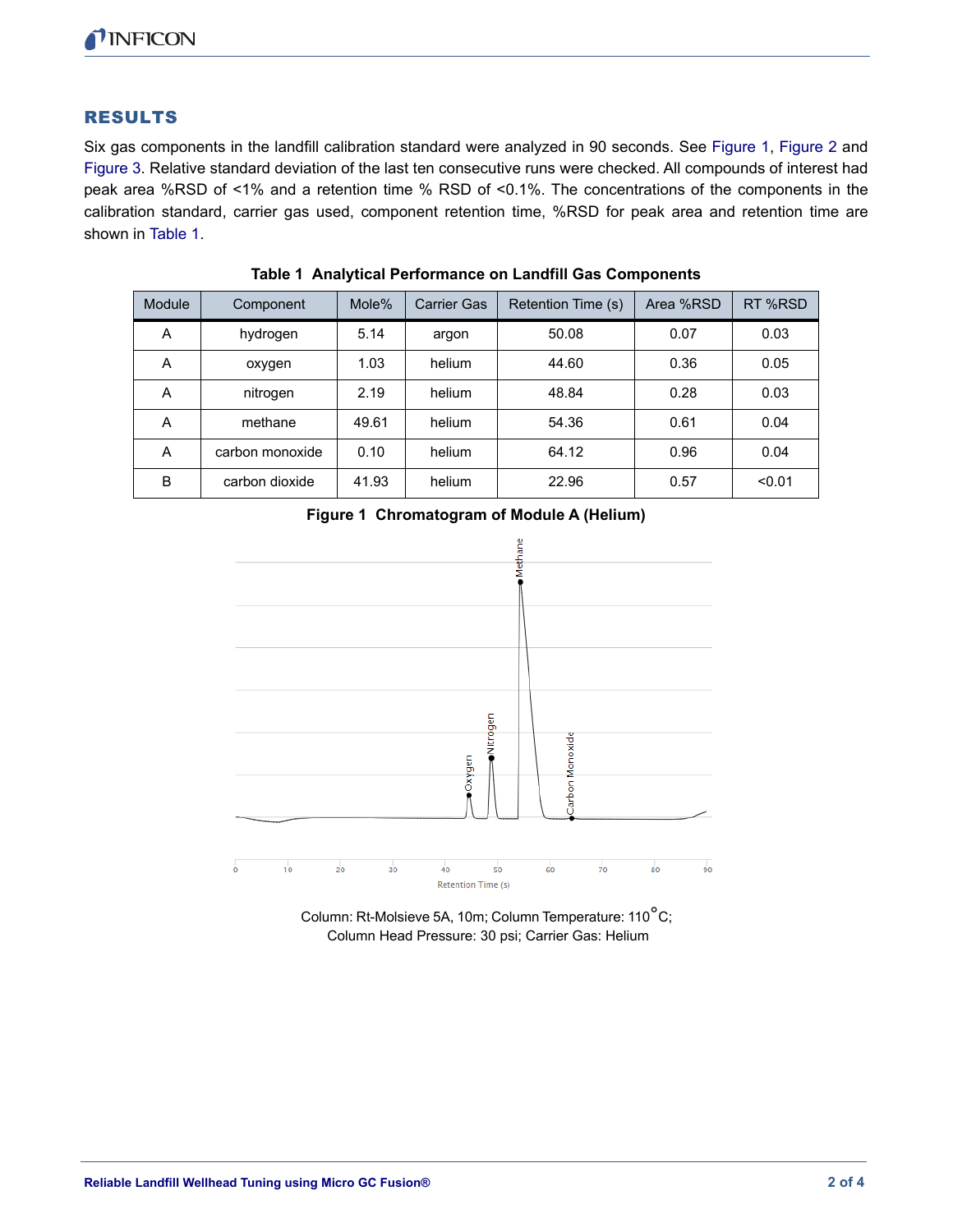<span id="page-2-1"></span><span id="page-2-0"></span>

#### **Figure 2 Chromatogram of Module B (Helium)**

110°C; Column Head Pressure: 30 psi; Carrier Gas: Argon